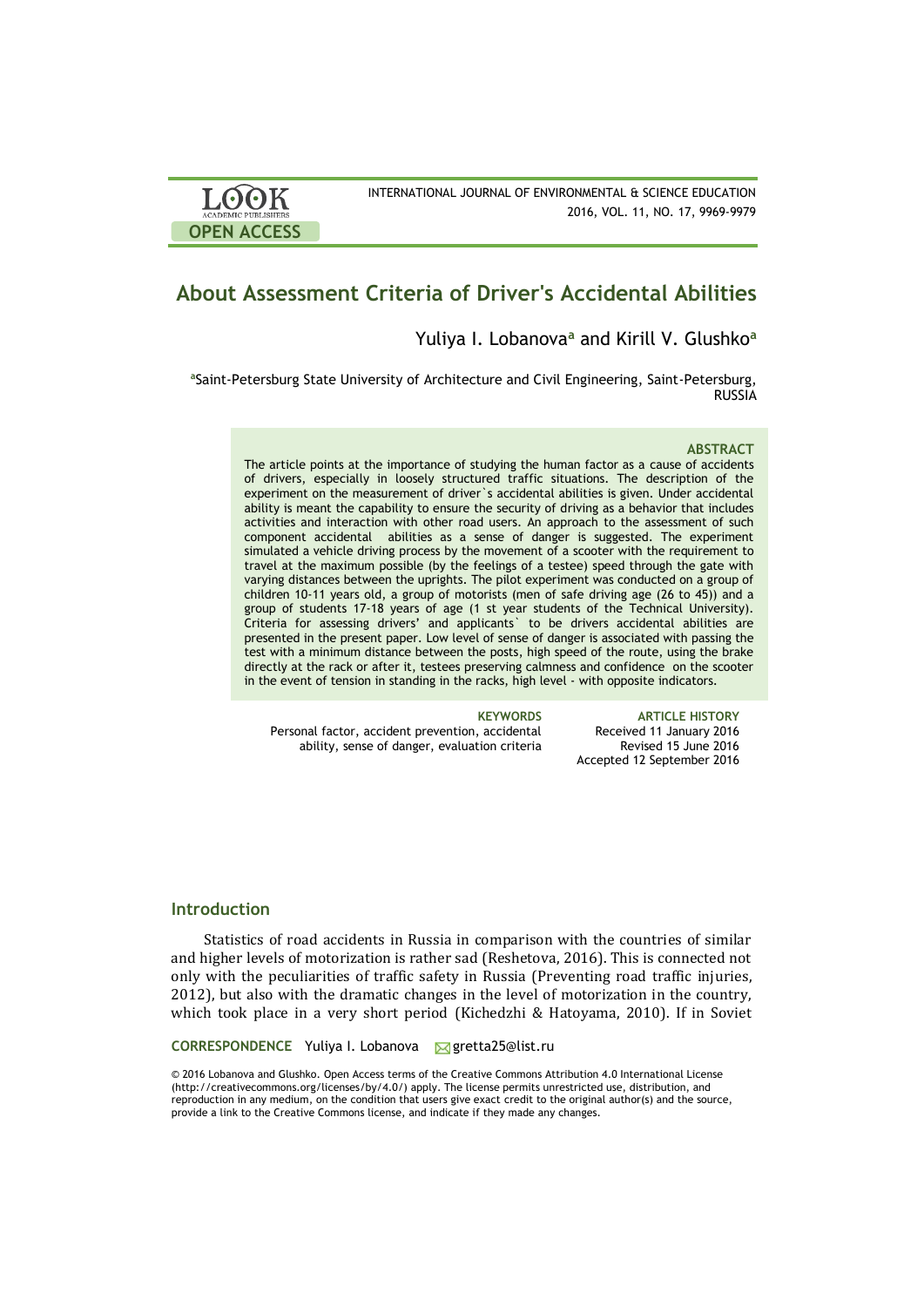times, the road was mainly used by professional drivers, now it is dominated by motorists. This led to the fact that at the same time people with different psychological characteristics are involved in road traffic as drivers in varying degrees suitable to the driver's activity. Ongoing research by the authors of this work in the future is aimed at prevention of accidents of drivers with different socio-psychological characteristics based on the convergence of these categories that are particularly important for safe driving qualities, among which accidental abilities take a special place .

The reasons of the accident of a driver (considered as having the experience of accidents that have occurred due the fault of the driver) can be explained in different ways, especially depending on how the actual process of driving is treated - as an activity or behavior (Lobanova, 2014). In the first case the reasons are to be looked at non-compliance of the driver to requirements of the driver's activities, especially his training and qualification level (Bogdanov, 2008; Kozlov, 2012; Yulkin, 2012; Konoplyanko, 2007). In the second case the attention focuses on the influence of the driver's personality on the process of decision making in traffic situations (Leandro, 2011; Miller & Taubman-Ben-Ari, 2010, Paavera et al., 2013; Rosenbloom et al., 2008; Scott-Parker, Watson & King, 2009; Taubman-Ben-Ari & Yehiel, 2012; Abdua, Shinarb & Meiranc, 2012; Chliaoutakisa et al., 2005; Milesa & Johnsonb, 2013; Özkana & Lajunenb, 2006).

In Russia when developing measures to prevent road traffic injuries sufficient importance is not given to personal factors (Oleshchenko & Svatkova, 2014). However, it should be noted that the more clearly specific traffic conditions in traffic code are spelled out, the more likely the problems it encountered are actually caused by a poor level of training (lack of knowledge of traffic code) and the discrepancy of a driver to activity requirements on professionally important qualities (with the exception of those situations where the driver directly violates traffic code, that is determined by his personal attitude to the requirements per se, a measure of normativity of his behavior. The less clearly the situation is spelled out, the more likely that in decision making a personal factor and accidental abilities of a driver in particular, will play the main role (Lobanova & Glushko, 2015).

### **Literature Review**

Accidental abilities are the abilities to ensure the safety of operations, based on the developed sense of danger and safe motility. S.A. Eliseev (1998) included the following ones associated with the sense of danger:

- 1) an ability to relate the success and safety;
- 2) an ability not to risk in a familiar environment;
- 3) an ability to take a risk in extreme situations;
- 4) an ability not to get used to danger;
- 5) an ability to choose the safest approach to a dangerous situation;
- 6) a forecast of options and hazards;
- 7) an ability to detect weak signals and harbingers of danger;
- 8) an ability to maintain attention for a long time;
- 9) taking into account the experience of facing and dealing with dangers;
- 10) an ability to feel danger and avoid it;
- 11) an ability to communicate safely with others.

S.A. Eliseev noted that different people may have different levels of accidental abilities, ranging from their almost complete absence (it is possible that this category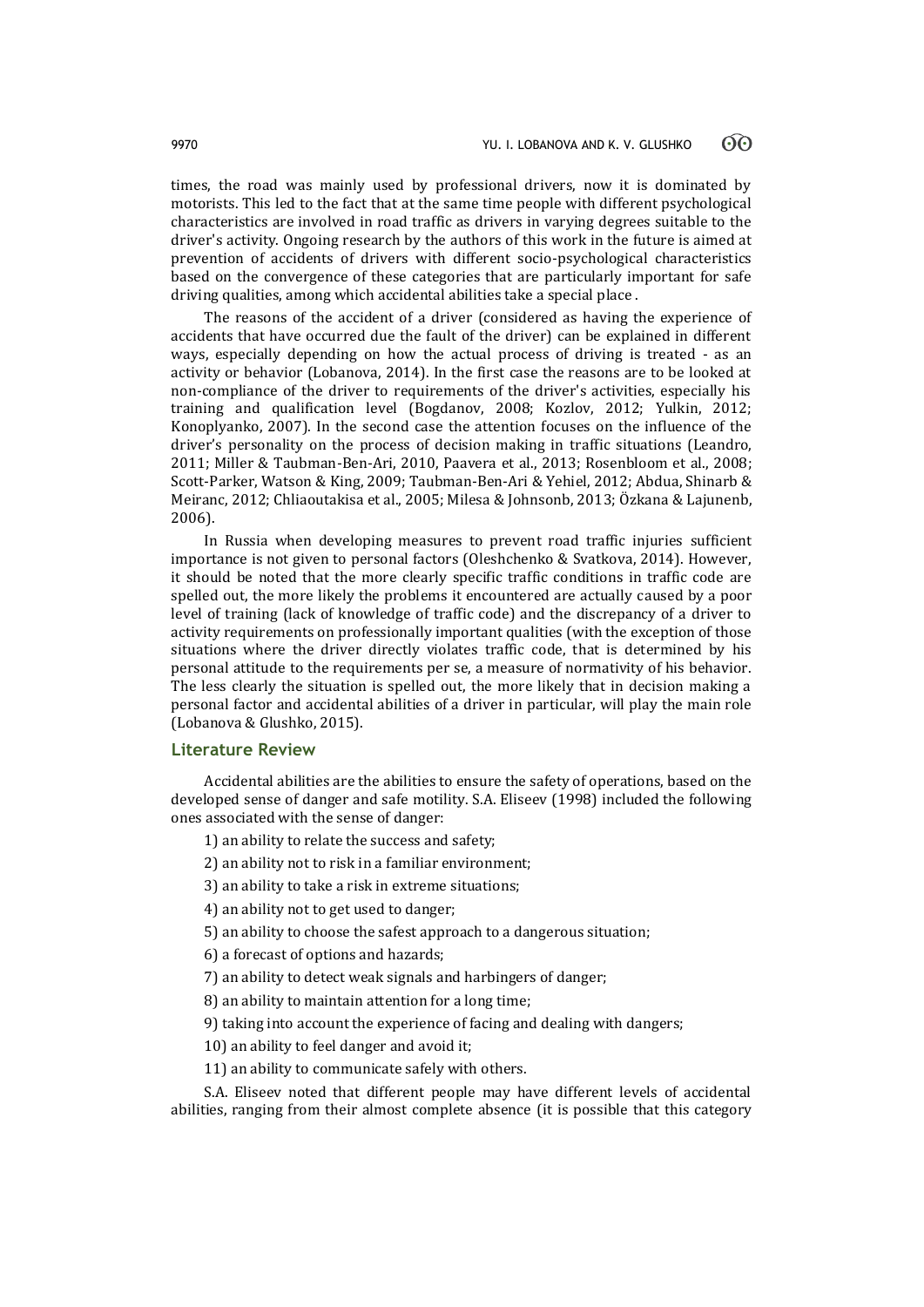#### 60 INTERNATIONAL JOURNAL OF ENVIRONMENTAL & SCIENCE EDUCATION 9971

has notorious "unfellers" allocated as a special group by K. Marbe (1926) to accidental talent (Eliseev, 1998).

With regard to the driving activity(and even more so in respect of certain groups of drivers with specific socio-psychological characteristics) a separate structure accidental abilities is not considered by S.A. Eliseev (1998). According to the authors of the article, if speaking about the requirements for the driver's accidental abilities (and their structure), for the level of their development, then, in our opinion, they have to be different for drivers from groups with different social and psychological characteristics, particularly from employees (professionals) and usual motorists. Substantiating this idea, we give the following example: when evaluating automated, practical driving skills, such criteria as "stability of skills in extreme conditions» is used. But if applied to the driver of special vehicles we are talking about the ability to drive and at the same time to fire at targets with an acceptable level of accuracy, then for a driving school student the extreme situation is an exam in driving in road police.

In addition, the authors of a number of studies have shown that the group of drivers, employed and self- working , are different from each other on the driving style features, on the influence of personal characteristics on the driving style, as well as the characteristics of the style of driving accidents and accident-free drivers for each subgroup (Lobanova, Komkova & Lebedeva, 2010).

Therefore, it is necessary to identify those elements in the structure accidental abilities that are required for all drivers and those that may be required only top professionals, performing special tasks of the activity (for example, drivers of special vehicles and sportsmen). Due to differences for activity tasks and having no possibility for a professional driver to drop certain tasks in the course of activities, it is important for a professional driver to have a deployed structure of accidental abilities, while a usual motorist can only have some one of them. The separation of accidental ability can be suggested, for the following reasons: all measures to ensure traffic safety are directed at the prevention of road accidents and the prerequisites for them, therefore, drivers rarely have to act in extreme circumstances, under favorable circumstances, i.e. the demand from usual motorist to have super abilities to resolve the pre-emergency situations or to show the ability to take risks in situations of this kind is at least inadequate: to develop this type of skills drivers have to be taught counter-accidental driving, such training programs for drivers at driving schools are not provided. Our aim was to study accidental abilities which are necessary for all drivers.

### **Research Methods**

The experiment was constructed on the analogy with the study accidental abilities of athletes made by S.A. Eliseev (Zhurin, Zhurina & Eliseev, 2013), but the problems solved by the testees during the experiment largely correspond to those arise in the driver's activities. An experiment was carried out in September 2015, at the same time Yu. Lobanova (2014) conducted the first part of the study. The second part was conducted both by Yu.I. Lobanova and K.V. Glushko (2015) in the spring of 2016 (April-May).

The experiment was intended to test the movement of a scooter from the starting line to the gate (some people were standing in the rakes) with maximum speed. The distance between the posts in each new sample was reduced at the beginning with a certain step.

Let's define what exactly the similarity is between the movement of a scooter and a car:

- the use of a wheel vehicle;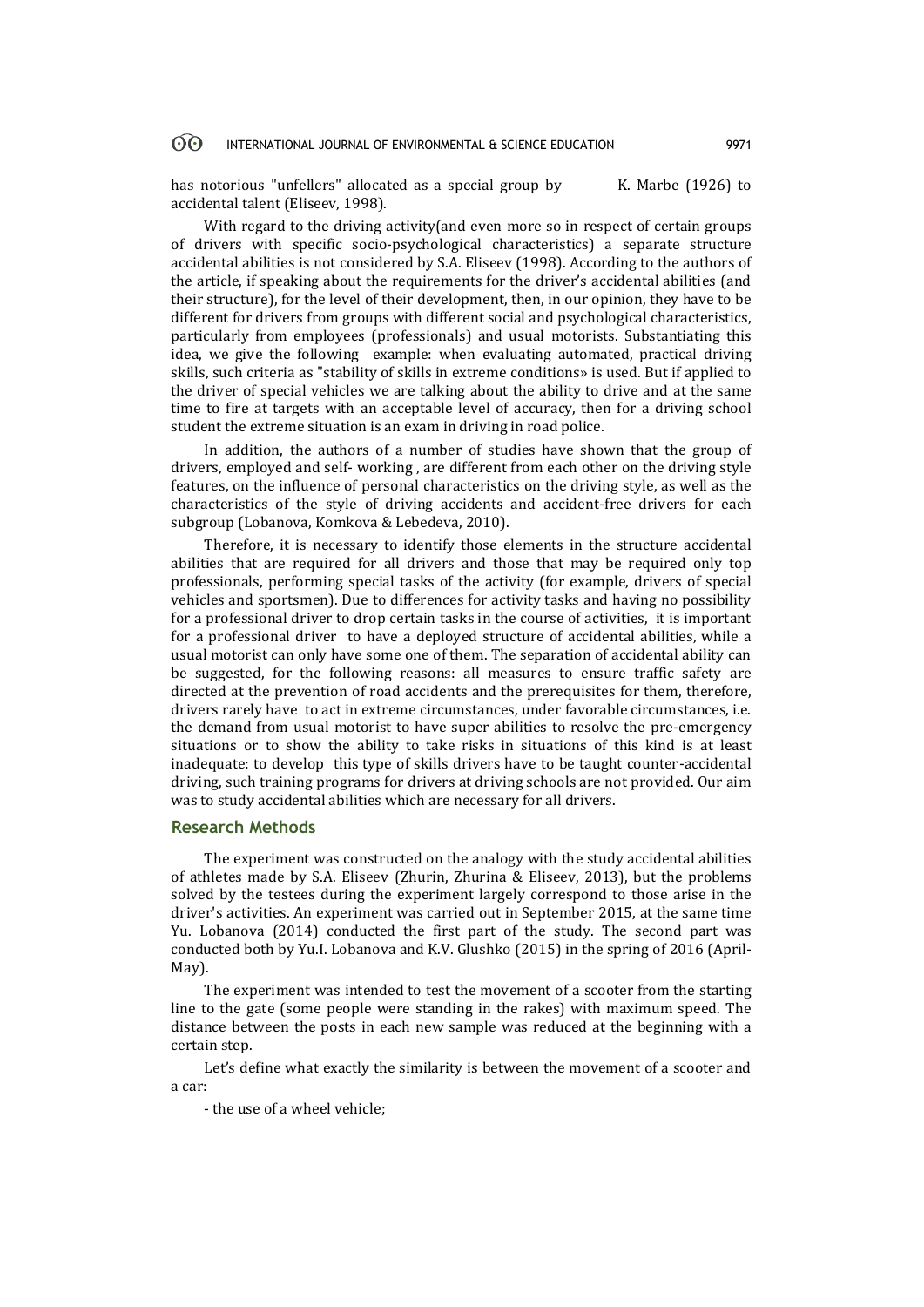- an opportunity to get a speed exceeding walking pace;

- the presence of steering (the ability to manage direction stability);

- an ability to quickly reduce speed (also due to the presence of the brakes);

- an ability to set the speed (simulation of the use of the gas pedal through additional push in motion;

- a possibility of reducing speed in different ways (by friction forces or dismounting).

An instruction that was given to the participants of the experiment is the following: "You have to stand at the starting line, when commanded, start the movement and as quickly as possible to pass, trying to go straight through" live "gates."

With the help of an experiment it was intended to assess:

1) The ability of the testees to correlate the success and safety: the testees had to match their abilities operate a proposed vehicle in the given conditions and regulations requirements (despite the requirement of the instructions, it was expected that the testees would choose not the highest possible, but optimal speed, which allows to provide a certain level of security for themselves and for the other participants of the experiment): further on, to confirm this hypothesis it is necessary to measure the speed of testees' movement in the absence of the gate, and (or) to correlate the speed with posts of gates at different distances.

2) The ability to not risk in a familiar environment: the experimental conditions are not extraordinary, additional danger to the testees are not specially created.

9) Taking into account the experience of facing and dealing with risks (in case when similar circumstances, a testee faces problems, he can somehow use this experience, for example, considering his previous scooter riding experience (or lack of it), the presence or absence of convenient (safe for the exercise) clothing or footwear, finally, assessing the security situation of the experiment for others or for oneself).

10) The ability to feel danger and avoid it: the danger in the experiment in the first place is associated with the possibility of collision with other people, due to which they can be injured as well as a testee, so ideally a testee should choose or adjust the speed of motion so to reduce (minimize) the level of the danger.

11) The ability to communicate safely with other people: this component of accidental abilities in the pilot experiment special emphasize was not made, however, testees could without any restrictions on their own desire contact with other participants of the experiment using any words; furthermore, likely this possibility will be also used and analyzed.

Thus, the pilot experiment conditions were as follows:

- A scooter (for adults, weight up to 90 kg, so the adults whose weight exceeds this figure were not permitted to participate in this part);

- 15 m - distance from the starting line to the gate;

- A split of the center line with a step of 1 m to determine the point of the last push (the point from which the scooter speed will inevitably decrease due to the frictional forces;

- A gate, the distance between racks changed in the step of 0.2 m and 0.1 m (for children the minimum distance - 0.6 m, for adults - 0, 4 m); (Note the fact that in contrast to the dimensions of the car, a scooter and a human body are very close: for the pilot study sizes were as follows: 30 cm (width of the wheel), and 40 cm - average width of the shoulders of adults-testees who participated in the experiment).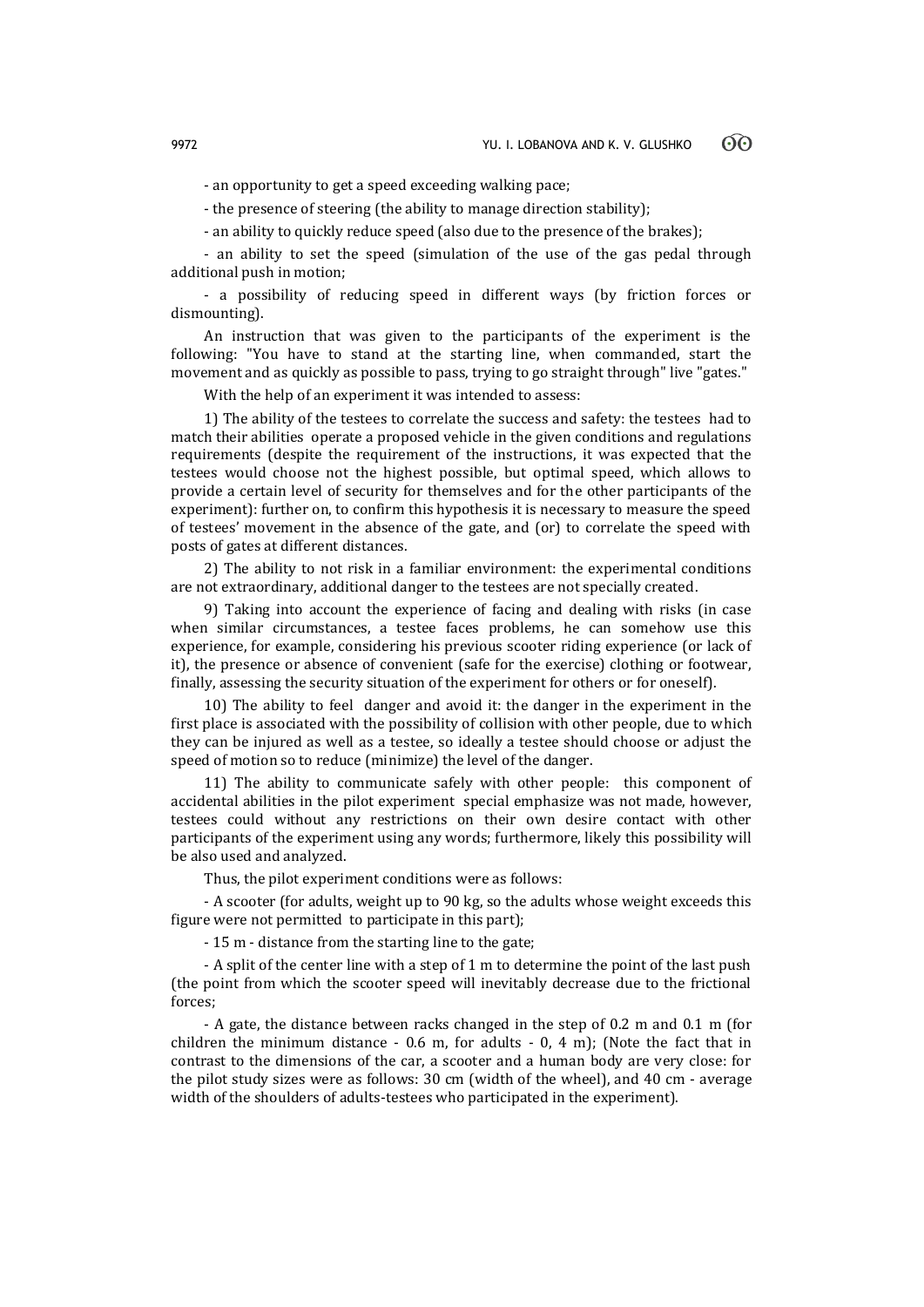#### $\odot$ INTERNATIONAL JOURNAL OF ENVIRONMENTAL & SCIENCE EDUCATION 9973

- the function of the post was carried out by people who were instructed to leave their place in the event that the situation seems threatening their safety.

The last condition of experiment seems to us particularly important, since it simulates situations that arise in real traffic: in cases where the other vehicle is too close (in the driver's opinion) is approaching his car, he is taking action aimed at collision avoidance. This does not mean that a collision is imminent, but different people have various opinions of danger. Avoiding imaginary dangers and being fixed on it, the driver can by his actions in turn create a dangerous situation and get into an accident, which will (most likely) be treated as an accident that has occurred due to his fault.

## **Results and Discussion**

In the first pilot experiment children aged 10-11 years: 4 girls and 4 boys were invited. Out of eight participants, one girl and one boy were removed from the experiment: a girl believed conditions of the experiment were unsafe for others; a boy coped badly with riding a scooter about which he warned in advance (in his case it is necessary to speak about unsafe psychomotor system, making meaningless estimation to the actual sense of danger).

After completing the task testees also were questioned about the presence / absence of fear while riding.

1.20m: everybody fulfilled, there is no fear

1.00 m: everybody fulfilled, there is no fear.

0.8m: only L. passed from girls (push 1 m to the gate) and A (push in the gate);

0, 7 m: only L. passed from girls (last push 3 meters to the gate);

0.7 m: M. and C. passed the gate reeling, the last push of the foot was observed 2- 2.5 m to the gate, V. - a final push 1.5 m to the gate.

0.6 m - performed only one B., without decreasing the speed and using the brake. He had no feeling of fear, but the children standing in a "live" the gates at his approach retreated to the side.

On the basis of the first experiment it is possible to grade accidental abilities (namely , the sense of danger) as following (in this age group):

- failure (including those caused by the experience of fear or insecurity) when explaining the task - an extremely high level of sense of danger;

- 1.20 m - high (with a stop at this stage);

-1.00 m - medium (with a stop at this stage);

-0.8 m -lowered;

- 0.7 m - low;

- 0.6 m - very low and extremely low (depending on whether or not there is a sense of danger, anxiety, fear).

In the second pilot experiment five part-time students and 1 post-graduate student of the university took part (all have a driver's license and driving experience more than 3 years). The gates were installed at a distance of 1m, 0.8m; 0.6 m; 0.5 m; 0.4 m. Some experimental results are shown in Table. 1.

**Table 1.** The Analysis of the Behavior of the Testees on Individual Characteristics with a Minimum Distance between the Posts of the Gate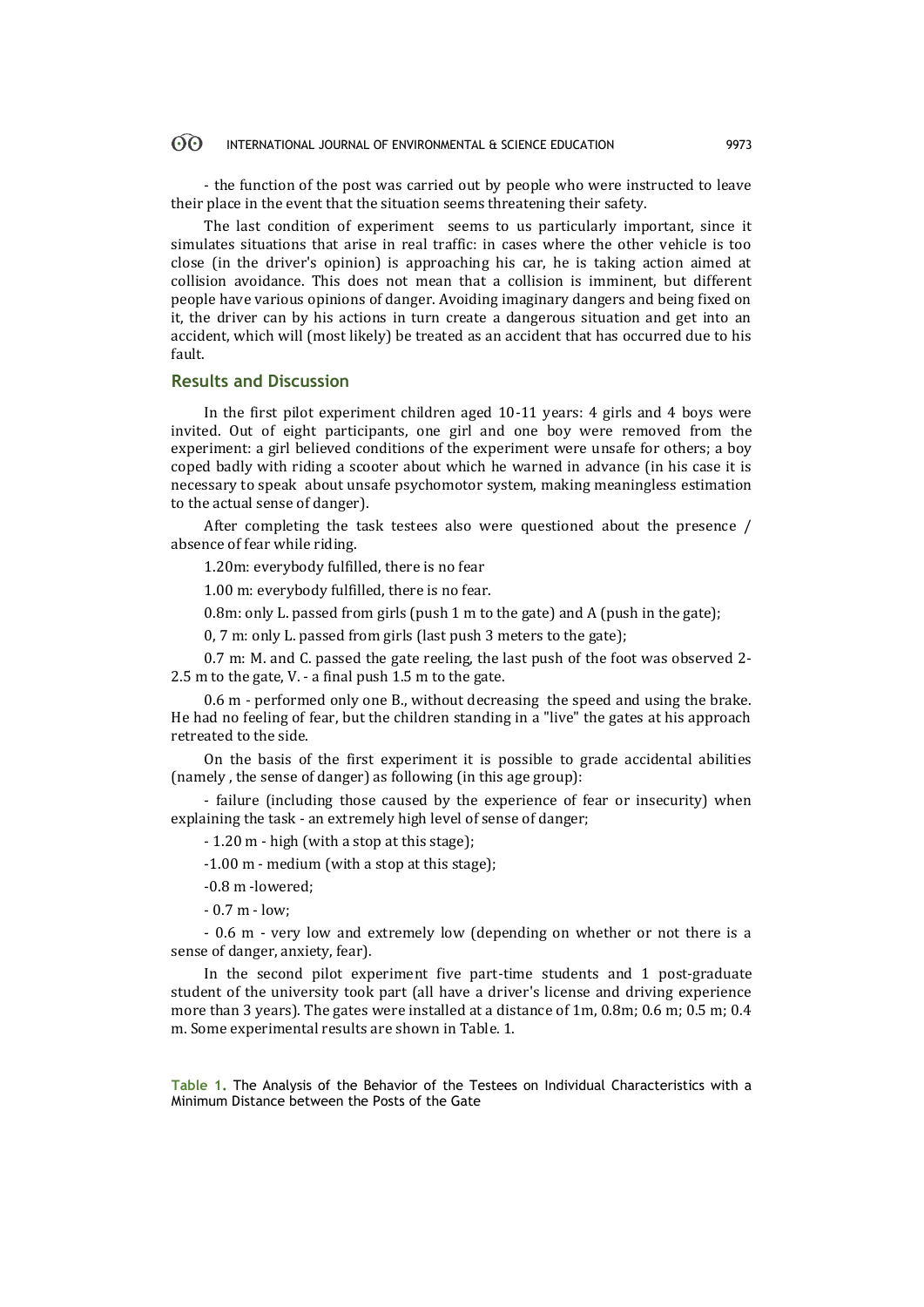| Tes-tee | tee's shoul-der width<br>Tes- | distance between posts<br>gate<br>of the<br>$\frac{Z}{Z}$ | Start of dece-lera-tion                              | Type of bra-king before<br>the gate<br><b>OD</b> | Type of bra-king after<br>gate<br>the | anxiety<br>testee's emo-tions (nega-<br>The pre-sence of the<br>tive: fear, anger, | Effect of the post | anxie-ty, fear)<br>Emo-tions of the post<br>(tensi-on,        |
|---------|-------------------------------|-----------------------------------------------------------|------------------------------------------------------|--------------------------------------------------|---------------------------------------|------------------------------------------------------------------------------------|--------------------|---------------------------------------------------------------|
| ۱.      | 40cm                          |                                                           |                                                      |                                                  |                                       | $\frac{1}{2}$                                                                      |                    | $\blacksquare$                                                |
| P.      | 40cm                          | 0,6                                                       | before 5-<br>6 m                                     | By fric-<br>tion                                 | Turn                                  |                                                                                    | On the<br>spot     |                                                               |
| А.      | $45 \text{ cm}$               | 0,5                                                       | before 4-<br>$4,5$ m                                 | By fric-<br>tion                                 | Turn                                  |                                                                                    | On the<br>spot     |                                                               |
| Ko.     | $\overline{40}$ cm            | $\overline{0,4}$                                          | before 1<br>m to the<br>ent-<br>rance of<br>the gate |                                                  | Turn                                  |                                                                                    | On the<br>spot     |                                                               |
| Ki.     | $\overline{40}$ cm            | $\overline{0,4}$                                          | In gates                                             | Ab-sent                                          | Coast<br>-ing                         |                                                                                    | On the<br>spot     | State of<br>tension<br>of those<br>standing<br>at the<br>gate |

Our comments on the experiment course and some of the results are as follows:

1. One participant (Ivan) refused to take part in the experiment. The reason for refusal was linked to the lack of safe footwear. I. pointed to the presence of the negative experience of driving a scooter in similar shoes.

2. All other testees without hesitation drove through the gates at a distance of 0, 8 m, 0.6 m; One (A.) passed the gate with the width of 0.5 m (width of his shoulders is equal to 43 cm in contrast to the others), two passed the gate with the width of 0.4 m (Ki. & Ko.): that is for adults with the increased size of the body the safe distance was less than for children.

3. There are differences between testees when moving along the route and through the gate, although it is possible that until now they are revealed in a group with average accidental abilities, and those with excessively low and excessively high accidental abilities will be dramatically different from the study of our group.

4. On the basis of available data it is possible to make a gradation between the testees in terms of development accidental abilities (on the feeling of danger).

5. It is possible to talk about getting a number of criteria which can be used to further evaluation as a component of a sense of danger accidental abilities.

Thus, the criteria level of development of a sense of danger, in our opinion, can be the following:

1. The minimum distance between the posts at which the testee was willing to perform the task (taking into account the size of his own body) in decimeters or centimeters.

2. The start point of speed reduction (distance to gate) in meters.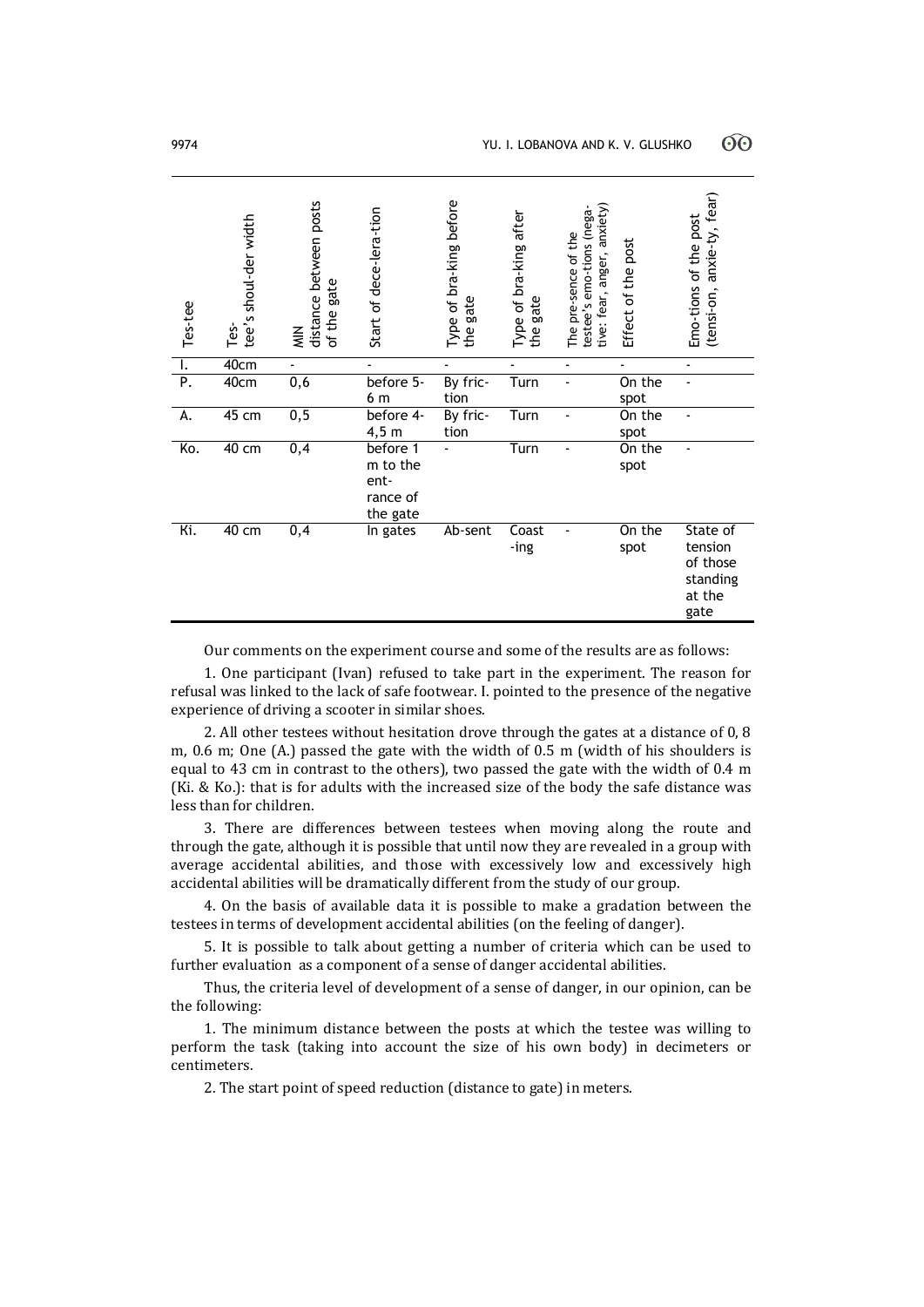#### $\odot$ INTERNATIONAL JOURNAL OF ENVIRONMENTAL & SCIENCE EDUCATION 9975

3. The type of braking before the passing the gate: the use of the brakes, the termination acceleration (no pushes), dismounting (one of three variants or more at a time).

4. Average speed (calculated taking into account the time of passing the experimental situation) in meters per second.

5. Dynamic corridor, which characterizes by the movement of the testee.

6. Accelerate (when approaching the gate).

7. Actions of participants, serving as "post": absence or presence of motion (action).

8. The emotions experienced by the participants (according to the survey): the immune response and the choice of four options (joy, fear, anger, anxiety);

9. The emotions experienced by the participants in the experiment, performing the role of the "posts" when passing the test gate at a minimum distance: the absence of the presence of feelings of tension and security-insecurity.

10. Change (no change) of average speed while reducing the distance between the posts (based on a comparison of the results of three repetitions of tasks by reducing the distance between the gate) and (or) speed and acceleration with which the testees pass the same distance in the absence of obstacles (posts ).

11. The type of braking (after passing through the gate): the use of the brakes, turning, dismounting, freewheeling movement (speed reduction due to friction forces) in different experimental situations.

Finally, an experiment to assess accidental abilities was conducted on a group of 1st year students: 8 men and 1 woman participated in the experiment. Six young people have driving license and driving experience. A girl also has a driver's license and the vehicle driving experience for about 5 months.

This group is of particular interest as it is mainly young people of this particular age who are increasingly becoming students of driving schools, and therefore, to have criteria for assessing accidental abilities is especially important for this age group.

The results of the exercise in the framework of the experiment can also be displayed in Table 2.

| Testee                                                                  | Tes-<br>tee's<br>shoul-<br>der<br>width | <b>MIN</b><br>Dis-<br>tance<br>bet-<br>ween<br>posts of<br>the gate | Start<br>of<br>dece-<br>lera-<br>tion | Type of<br>braking<br>before the<br>gate   | Type of<br>bra-king<br>after<br>the gate | The pre-<br>sence of<br>the<br>testee's<br>emo-tions<br>(nega-<br>tive: fear,<br>anger,<br>anxiety) | Effect<br>of the<br>post | Emo-<br>tions<br>of the<br>post-<br>(ten-<br>sion,<br>anxie-<br>ty,<br>fear) |
|-------------------------------------------------------------------------|-----------------------------------------|---------------------------------------------------------------------|---------------------------------------|--------------------------------------------|------------------------------------------|-----------------------------------------------------------------------------------------------------|--------------------------|------------------------------------------------------------------------------|
| Na. (has<br>driving<br>license, 4<br>monthsdri<br>ving expe-<br>rience) | 35 cm                                   | 0, 5                                                                | For<br>2,5m                           | Frictio-nal<br>forces<br>(free<br>rolling) | Di-<br>smounti<br>ng                     |                                                                                                     | On the<br>spot           |                                                                              |
| К                                                                       | 40 cm                                   | $0,4$ (less<br>ready)                                               | For<br>$1, 5 - 4$                     | Frictio-nal<br>forces<br>(free<br>rolling) | Dis-<br>mountin<br>g                     |                                                                                                     | On the<br>spot           |                                                                              |

**Table 2. T**he Analysis of the Behavior of the Testees on Individual Characteristics with a Minimum Distance between the Posts of the Gate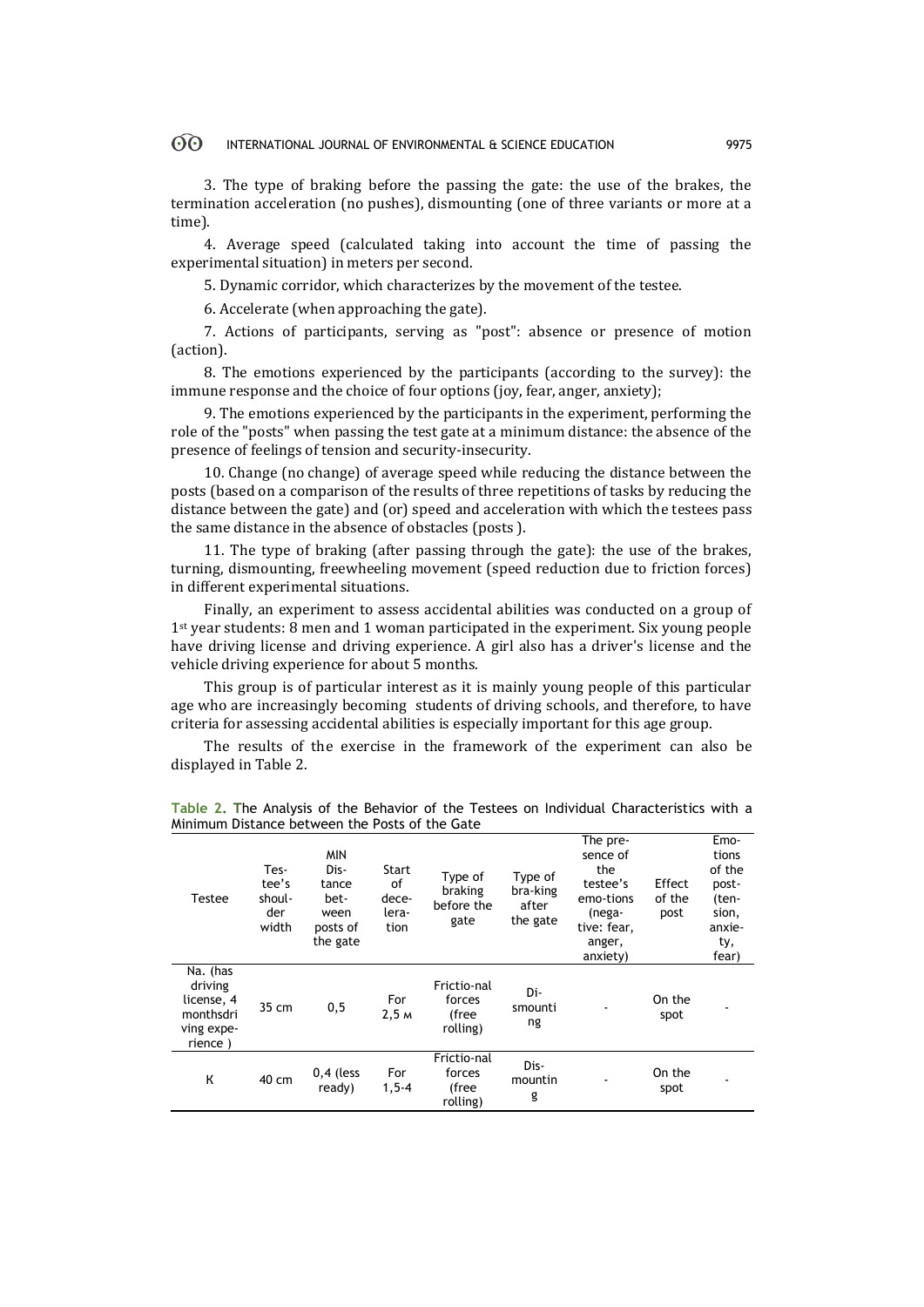| A.                                                                         | 40 cm | 0,4  | For $1 -$<br>4 | Frictio-nal<br>forces<br>(free<br>rolling) | Brake on<br>the<br>wheel | On the<br>spot |  |
|----------------------------------------------------------------------------|-------|------|----------------|--------------------------------------------|--------------------------|----------------|--|
| $V.$ (has<br>driving<br>license, 4<br>monthsdri<br>ving<br>experienc<br>e) | 40 cm | 0,4  | 3              | Frictional<br>forces<br>(free<br>rolling)  | Brake on<br>the<br>wheel | On the<br>spot |  |
| Ay. (has<br>driving<br>license, 2<br>vears<br>driving<br>experienc<br>e)   | 40 cm | 0, 5 | $4 - 5$        | Frictional<br>forces<br>(free<br>rolling)  | Brake on<br>the<br>wheel | On the<br>spot |  |
| N. (has<br>driving<br>license, 4<br>monthsdri<br>ving<br>experienc<br>e.   | 40 cm | 0, 5 | $\overline{4}$ | Frictional<br>forces<br>(free<br>rolling)  | Brake on<br>the<br>wheel | On the<br>spot |  |
| Ρ.                                                                         | 40 cm | 0, 5 | $2 - 3$        | Fricti-onal<br>forces<br>(free<br>rolling) | Dismoun<br>ted           | On the<br>spot |  |
| S.                                                                         | 45 cm | 0, 5 | 6              | Frictio-nal<br>forces<br>(free<br>rolling) | Brake on<br>the<br>wheel | On the<br>spot |  |
| А.                                                                         | 40 cm | 0, 5 | $1 - 2$        | Frictio-nal<br>forces<br>(free<br>rolling) | Brake on<br>the<br>wheel | On the<br>spot |  |
| S.                                                                         | 40 cm | 0, 5 | 3              | Frictio-nal<br>forces<br>(free<br>rolling) | Brake on<br>the<br>wheel | On the<br>spot |  |

Summing up thes three piloting studies in different age groups, it should be noted:

- general criteria for assessing accidental abilities in all three groups remained unchanged: testees were differed from each other during the passing of the route in the following features: speed, acceleration, distance between the posts, the dynamic corridor, at the start of deceleration to the post, the type used deceleration, experienced emotions, the emotions of the testees in the post, presence-absence of physical contact, presence-absence of communication to interact with participants in the post;

- average (by observation) in certain age groups are obviously different. By focusing only on two indicators, it should be noted that the distance between the posts and the start of braking in the youngest age group is the largest minimum distance and the time of braking the earliest. However, the results of the task in a given group can affect physical development and characteristics inherent in adolescence. The fact of the existence of differences between the results of students' age and safe drivers can more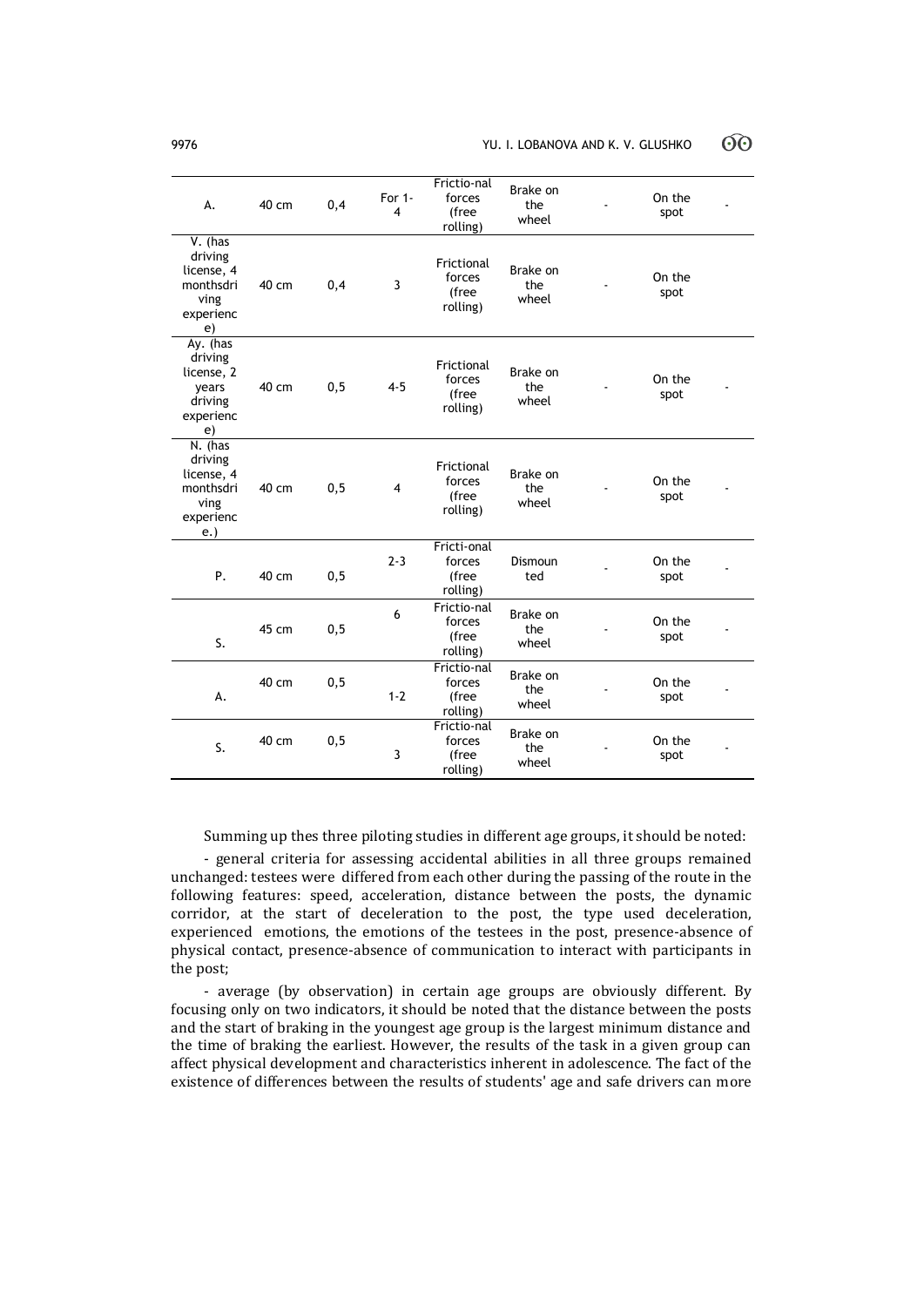#### $\odot$ INTERNATIONAL JOURNAL OF ENVIRONMENTAL & SCIENCE EDUCATION 9977

likely say about the differences in the level of accidental abilities (in fact, by psychophysiological characteristics of 17- 18 years may well exceed the older people).

Here are the values of individual criteria, that can be the basis of assessing the results of the main experiment (adult group) in the future (Table 3).

**Table 3.** Approximate criteria for assessing the level of drivers` accidental abilities (adult group, male)

| Assessment criteria<br>of accidental<br>abilities | Low level         | Middle level           | High level      |
|---------------------------------------------------|-------------------|------------------------|-----------------|
| Distance between                                  | $0,45$ m and less | $0, 5 - 0, 6$          | More than 0,6 m |
| posts                                             |                   |                        |                 |
| Start of                                          | 0-1 m before the  | More than less than 3  | 3m before the   |
| deceleration                                      | gate              | meters before the gate | gate and more   |
| Type of                                           | Absent            | Coasting               | Coasting 3m and |
| deceleration                                      |                   |                        | more before the |
| before the post                                   |                   |                        | gate            |
| Type of                                           | Dismounting       | Turn                   | Coasting        |
| deceleration after                                |                   |                        |                 |
| the post                                          |                   |                        |                 |
| Testees's emotions                                | Jov               | From calmness and      | Fear            |
|                                                   |                   | confidence to tension  |                 |
| Emotions of the                                   | Fear              | Some tension           | Calmness        |
| «post»                                            |                   |                        |                 |
| The actions of the                                | Bounce            | Additional             | No motions      |
| post at testees's                                 |                   | coordination,          |                 |
| passing the route                                 |                   | concentration          |                 |
| The presence of                                   | There is contact  | None                   | 2-3 cm margin   |
| contact interaction                               |                   |                        |                 |
| of a testee with                                  |                   |                        |                 |
| the post                                          |                   |                        |                 |

# **Conclusion**

On the basis of the obtained criteria it is possible:

- to evaluate the accidental abilities of testees in the first approach;

- to correlate them with personal features and professionally important qualities for a driver's activities;

- to approach solving the issue of a possibility of development accidental abilities in those cases when they are too low.

Further work is expected to experiment with the scooter on a large sample of testees to assess their accidental abilities with the help of present criteria, and to correlate them with the characteristics of the driving style of surveyed drivers, with a number of psychophysiological and personality characteristics as well as the driver's biography of testees (data regarding the accident of drivers). The study of the factors associated with accidental abilities of a driver, opens up new possibilities for understanding the causes of accidents of drivers and road safety in general.

#### **Disclosure statement**

No potential conflict of interest was reported by the authors.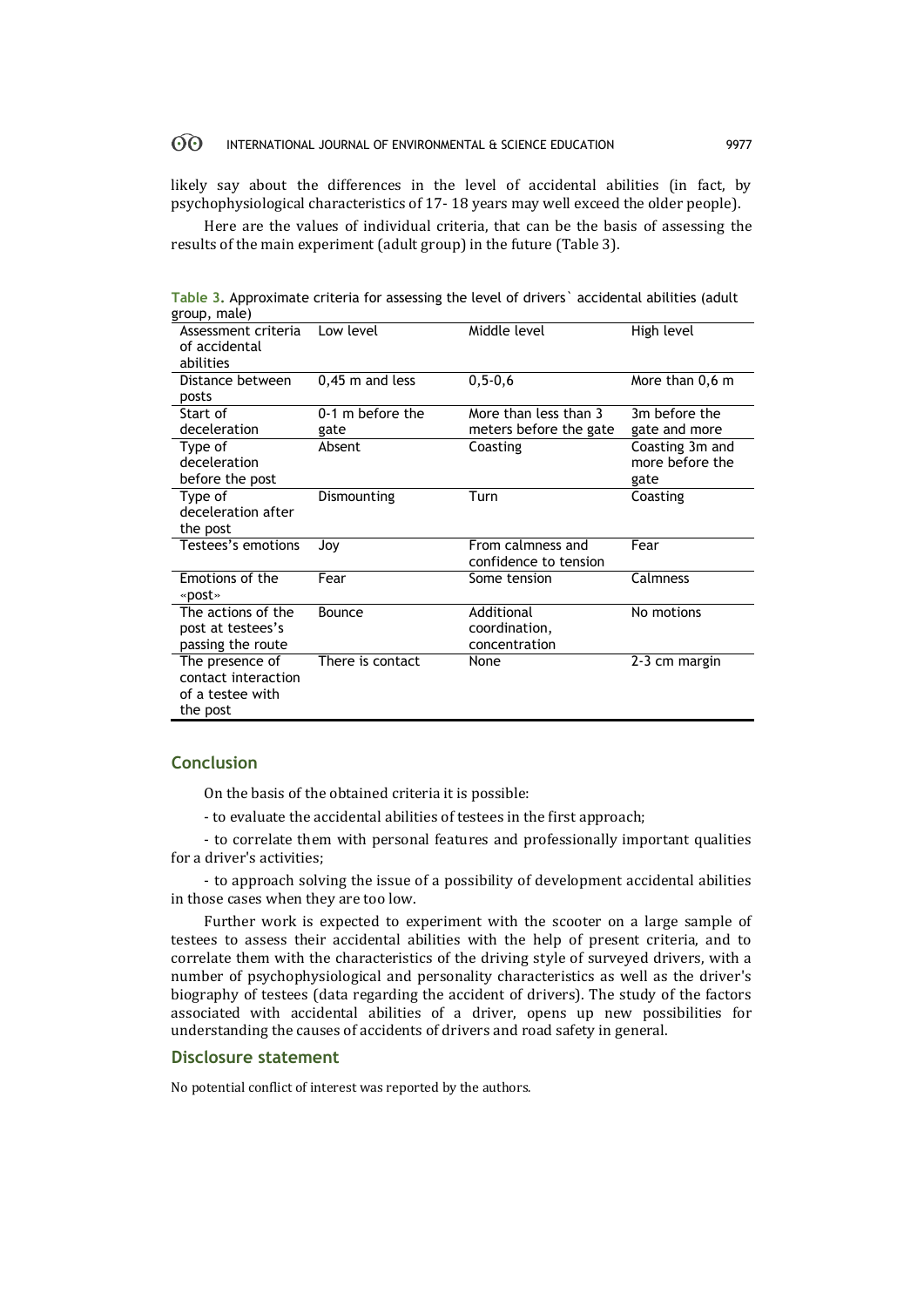## **Notes on contributors**

**Yulia I. Lobanova,** PhD, Associate Professor of the Department of Organisational Management at the Faculty of Economics at Saint-Petersburg State University of Architecture and Civil Engineering, Saint-Petersburg, Russia.

**Kirill V. Glushko,** PhD Student at Saint-Petersburg State University of Architecture and Civil Engineering, Saint-Petersburg, Russia.

#### **References**

- Abdua, R., Shinarb, D. & Meiranc, N. (2012). Situational (state) anger and driving. *Transportation Research Part F: Traffic Psychology and Behaviour, 15(5),* 575–580.
- Bogdanov, M. V. (2008). On the need to improve teacher training requirements for the preparation vehicle drivers. *Scientific notes of Lesgaft University*, *10(44),* 9-13.
- Chliaoutakisa, J. El., Koukoulia, S., Lajunenb, T. & Tzamaloukaa, G. (2005). Lifestyle traits as predictors of driving. *Transportation Research Part F: Traffic Psychology and Behaviour, 8(6),* 413–428.

Eliseev, S. A. (1998). *Psychology of accidental* abilities: PhD Thesis Bryansk, 256 p.

- Kichedzhi, V. N. & Hatoyama, K. (2010). *Moscow: megapolis traffic problems metropolis.* Moscow: KDP Press, 284 p.
- Konoplyanko, V. I. (2007). *Organization and road safety: Textbook for Universities.* Moscow: higher school, 383 p.
- Kozlov, E. V. (2012). Psychophysiological study of the necessity to improve driver training system: *PhD dissertation*. Moscow, 126 p.
- Leandro, M. (2011). *Young drivers and speed selection. A model guided by the Theory of Planned Behavior: Environmental Psychology Program, Graduate Center of the City University of New York, United States, Transportation Research Part F: Traffic Psychology and Behaviour.* Direct access: <http://dx.doi.org/10.1016/j.trf>
- Lobanova, Yu. I. (2014). Driving as an activity, behavior and style characteristic. *Herald of Leningrad State Pushkin University Scientific Journal, 4(5),* 97-107.
- Lobanova, Yu. I. & Glushko, K. V. (2015) The relevance of the study of drivers'accidental abilities. *Patterns and trends in the development of science in modern society. Proceedings of the International scientific and practical conference*, 191-197.
- Lobanova, Yu.I., Komkova, L.V. & Lebedeva, N.Ju. (2010). The factor of individualization of learning when training drivers. *Electronic proceedins of the 9th International Conference "Organization and traffic safety in large cities*", St.Petersburg, 457-461.
- Marbe, K. (1926). *Practishe Psychologie der Unfalle und Betriebschaden.* Munchen: Berlin, 327 p.
- Milesa, D.E. & Johnsonb G.L. (2013). Aggressive driving behaviors: are there psychological and attitudinal predictors? T*ransportation Research Part F: Traffic Psychology and Behaviour*, *18,* 1–10.
- Miller, G. & Taubman-Ben-Ari, O. (2010). Driving styles among young novice drivers-The contribution of parental driving styles and personal characteristics. *Accident Analysis & Prevention*, *42,* 558-570.
- Oleshchenko, E.M. & Svatkova E.A. (2014). About world experience for the programs for road safety movement - low-cost and fastly realised. *Proceedings of the 11th international conference "Organization and traffic safety in large cities*",organization and road safety in large cities. St.Petersburg, 457-461.
- Özkana, T. & Lajunenb, T. (2006). What causes the differences in driving between young men and women? The effects of gender roles and sex on young drivers' driving behaviour and self-assessment of skills. *Transportation Research Part F: Traffic Psychology and Behaviour*, *9(4),* 269-277.
- Paavera, M., Eensoob, D., Kaasikb, K., Vahta, M., Mäestuc, J & Harroa, J. (2013). Preventing risky driving: A novel and efficient brief intervention focusing on acknowledgement of personal risk factors. *Accident Analysis & Prevention*, *50,* 430-437.
- Preventing road traffic injuries. (2012). Formation of safe behaviors of road users: information and materials of recommendation for the executive authorities of Saint-Petersburg law and enforcement agencies, public organizations and business. St.Petersburg: Saint-Petersburg State Arhitectural and Building University, 73 p.
- Psychological basis of training athletes-racers and drivers of special transport (2003). St.Petersburg: Publishing house SSPU, 165 p.
- Reshetova, E.M. (2016). Institutional factors to improve road safety. *The role of civil society in improving road safety, to the Sixth International Congress "Road Safety for the Safety of Life",* St. Petersburg, 28-30 September 2016, 46-58.